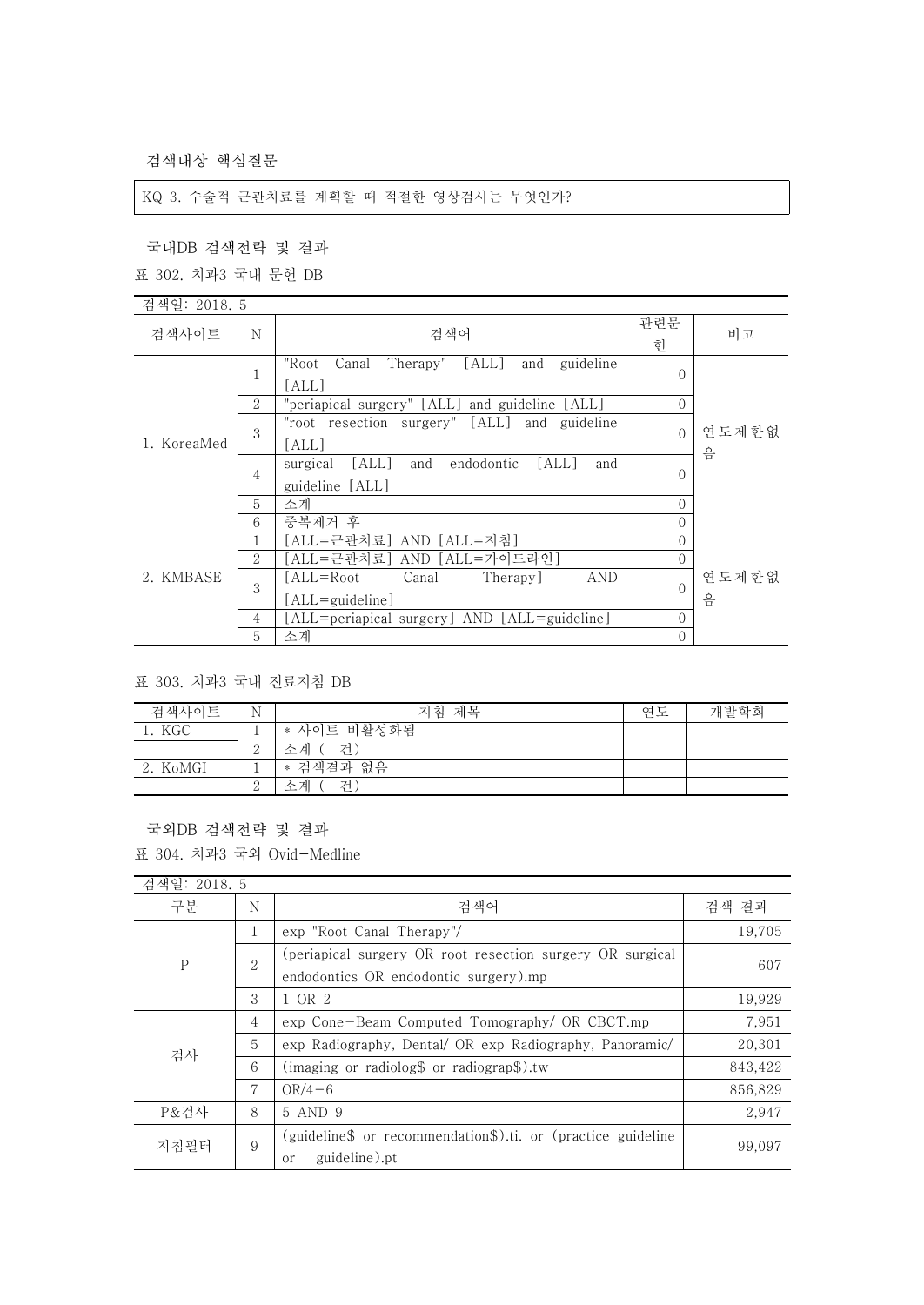| 검색일:<br>2010<br>-<br>ZUI 8. |             |                  |          |
|-----------------------------|-------------|------------------|----------|
| 구분                          | $\mathbf N$ | 검색어              | 결과<br>검색 |
| 종합                          | 10          | AND<br>TT<br>⊥ ∪ | $\cdot$  |

## 표 305. 치과3 국외 Ovid-Embase

| 검색일: 2018. 5. |    |                                                        |           |
|---------------|----|--------------------------------------------------------|-----------|
| 구분            | N  | 검색어                                                    | 검색 결과     |
| $\mathsf{P}$  |    | 'endodontic procedure'/exp                             | 2,756     |
|               | 2  | ('periapical surgery' OR 'root resection surgery' OR   | 782       |
|               |    | 'surgical endodontic*' OR 'endodontic surgery'):ab,ti  |           |
|               | 3  | $OR/1-2$                                               | 106,380   |
| 검사            | 4  | 'cone beam computed tomography'/exp OR CBCT:ab,ti      | 15,233    |
|               | 5  | 'tooth radiography'/exp OR 'panoramic radiography'/exp | 25,780    |
|               | 6  | $(\text{imaging or radiolog* or radiograph}).ab$       | 1,329,226 |
|               | 7  | $OR/4 - 6$                                             | 1,350,406 |
| P&걲사          | 8  | 3 AND 7                                                | 817       |
| 지침필터          | 9  | guideline*:ti OR recommendation*:ti                    | 125,695   |
| 종합            | 10 | 8 AND 9                                                |           |

# 표 306. 치과3 국외 GIN

| 검색일: 2018. 5. |                    |       |  |  |
|---------------|--------------------|-------|--|--|
|               | 검색어                | 관련 결과 |  |  |
|               | Root Canal Therapy |       |  |  |

### 표 307. 치과3 국외 NGC

|          | 검색일: 2018. 5.        |       |
|----------|----------------------|-------|
|          | 검색어                  | 검색 결과 |
| <b>*</b> | "Root Canal Therapy" |       |